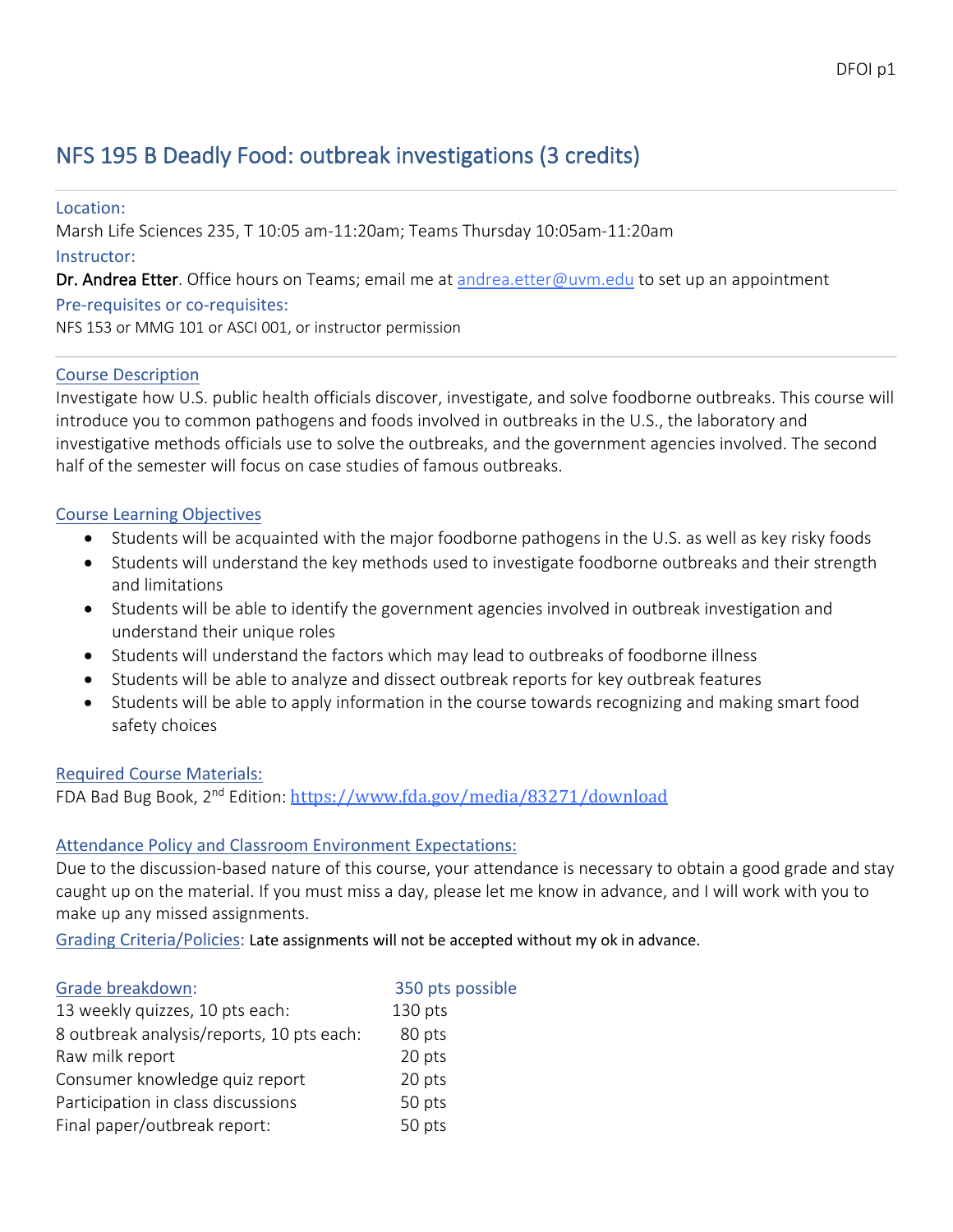Final grades will be calculated as earned percentages of the total points possible:

| $97-100:$ A+ | 93-96: A | $90-92: A-$ |
|--------------|----------|-------------|
| $87-89: B+$  | 83-86: B | $80-82: B-$ |
| $77-79:$ C+  | 73-76: C | $70-72:$ C- |
| $67-69: D+$  | 63-66: D | $60-62: D-$ |
|              |          |             |

**≤59: F**

\*\* *You are responsible for keeping track of your grades. Grades on Blackboard may or may not be fully up to date.\*\** 

#### Assignments and Assessments:

*QUIZZES (10 pts):* Each Tuesday, we will have a quiz on the material from the previous week. *ANALYSIS REPORTS (10 pts):* For each outbreak, you will be required to read the CDC's final outbreak report and write a short (1 page, single spaced) analysis of the severity of the outbreak (length, hospitalization rate, deaths), any contributing or unusual factors involved in the outbreak, and any ways in which a similar outbreak might be prevented in the future. You will need to find and integrate outside sources to do get full marks on this assignment

*CONSUMER KNOWLEDGE & RISK PERCEPTION SURVEY* (20 pts)*:* You will collaborate to develop an online survey for friends and family/fellow students asking about food safety knowledge, habits, and risk perception. You will each write an analysis report after the survey has completed reflecting on the results of the survey as well as its shortfalls, and comparing it to the data previously discussed in class (sources will be posted to BB).

*REPORT ON SAFETY OF RAW MILK (20 points):* this will a 1-page (single-spaced) research paper on the issues and argument surrounding the safety and/or benefits of raw milk. You will be expected to find both scholarly and non-scholarly sources for this and discuss the merits and efficacy of different persuasive arguments against raw milk.

*CLASS DISCUSSION PARTICIPATION POINTS (50 points):* you should expect to participate in at least 10 of the class discussions on outbreaks, and you *must participate in the discussions on raw milk and the class survey*. *FINAL PAPER (50 pts):* In lieu of a final exam, each student will be required to write a final paper. This is expected to be an in-depth examination of an outbreak not covered in class. Details will be provided

#### Grade Appeals:

If you would like to contest a grade, please follow the procedures outlined in this policy: https://www.uvm.edu/policies/student/gradeappeals.pdf

#### Course Evaluation:

Course evaluations are critical for improving the course for future students as well as providing anonymous feedback on the instructor for professional development and promotion decisions. I will provide time in class during the final week of class for you to fill out the course evaluations.

#### Student Learning Accommodations:

In keeping with University policy, any student with a documented disability interested in utilizing accommodations should contact SAS, the office of Disability Services on campus. SAS works with students and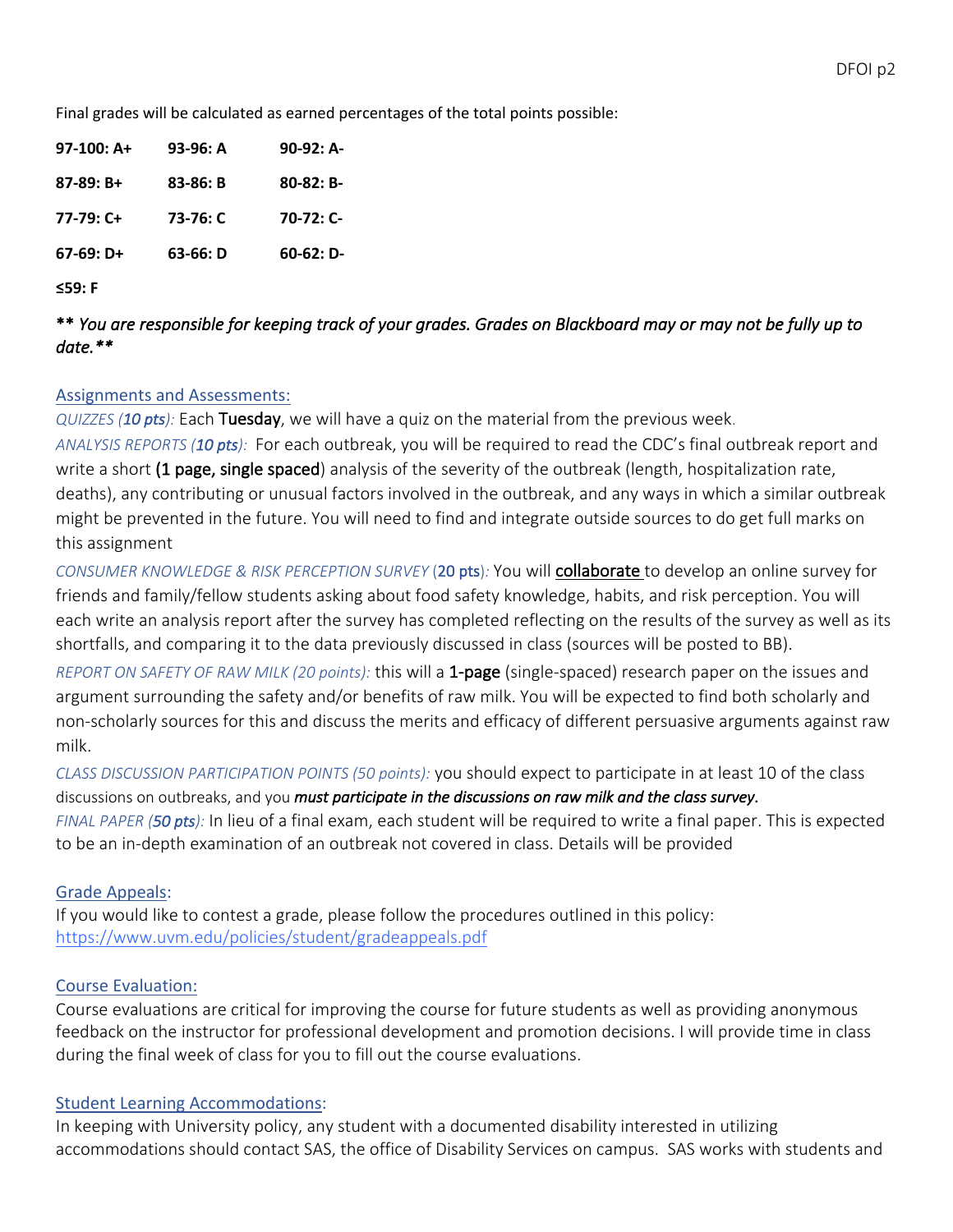faculty in an interactive process to explore reasonable and appropriate accommodations, which are communicated to faculty in an accommodation letter.

### Contact SAS:

A170 Living/Learning Center; 802-656-7753; access@uvm.edu ; www.uvm.edu/access

# Religious Holidays:

Students have the right to practice the religion of their choice. If you need to miss class to observe a religious holiday, please submit the dates of your absence to me in writing by the end of the second full week of classes. You will be permitted to make up work within a mutually agreed-upon time. https://www.uvm.edu/registrar/religious-holidays

## Academic Integrity:

The policy addresses plagiarism, fabrication, collusion, and cheating. https://www.uvm.edu/policies/student/acadintegrity.pdf

# Promoting Health & Safety:

The University of Vermont's number one priority is to support a healthy and safe community:

Center for Health and Wellbeing: https://www.uvm.edu/health

Counseling & Psychiatry Services (CAPS) Phone: (802) 656-3340

C.A.R.E. If you are concerned about a UVM community member or are concerned about a specific event, we encourage you to contact the Dean of Students Office (802-656-3380). If you would like to remain anonymous, you can report your concerns online by visiting the Dean of Students website at

https://www.uvm.edu/studentaffairs

# **NOTE REGARDING THIS SEMESTER**

As we are in the middle of a pandemic, change is the only constant. If a major change to content, assignments, or due dates is necessitated, I will revise the syllabus. Syllabus revisions will be posted with a note describing changes since the previous version. Always check due dates with the syllabus version on Blackboard.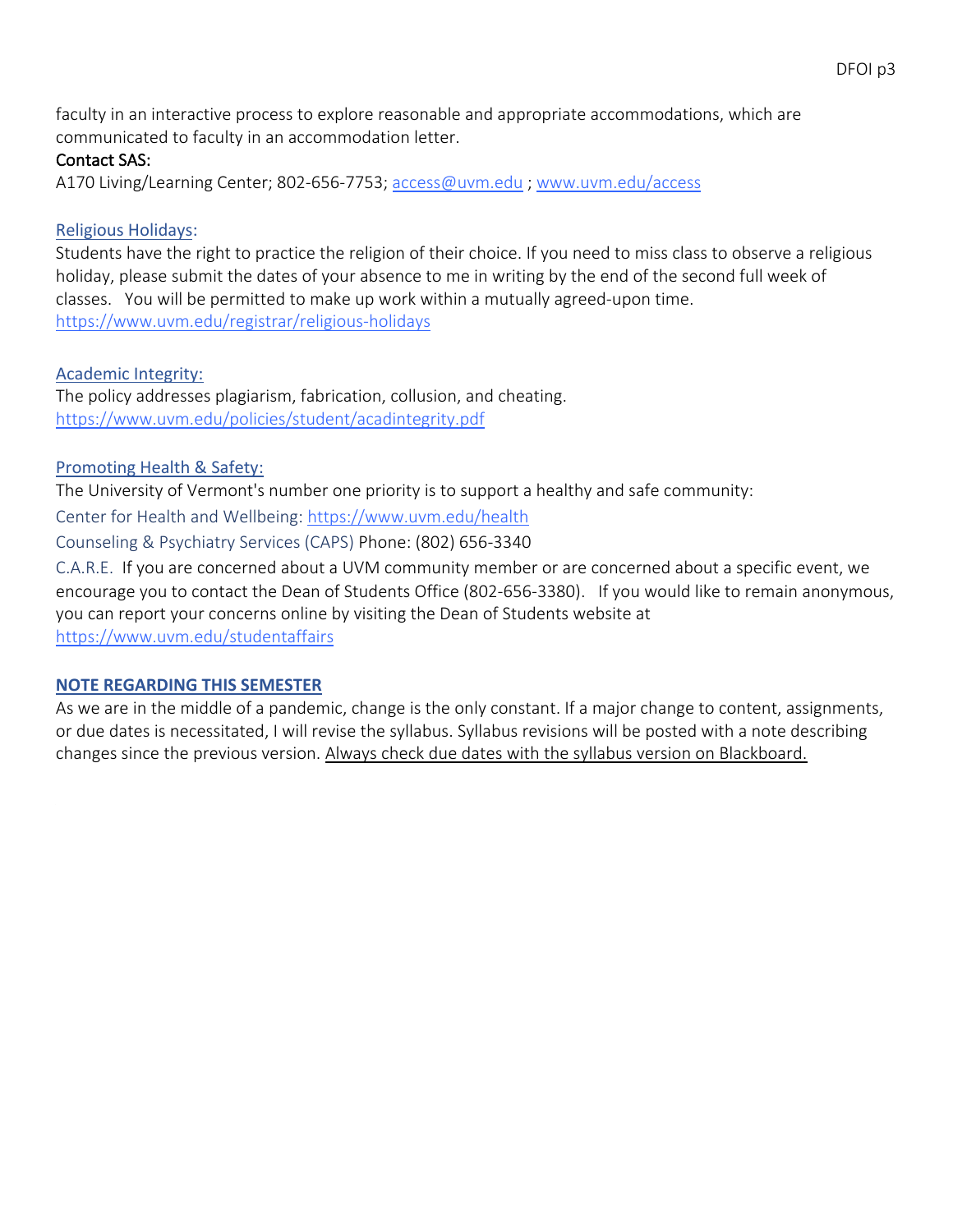#### COURSE SCHEDULE:

| <b>Date</b>       | <b>Topics/Activities</b>                                                                          | <b>Quizzes</b>   | <b>Readings/Preparation</b>                            |
|-------------------|---------------------------------------------------------------------------------------------------|------------------|--------------------------------------------------------|
| $T$ 2/2           | Introductions; Scallan et al., 2011<br>ERS 2015 report                                            | Knowledge quiz   | Download FDA Bad Bug Book off Blackboard               |
| Th<br>2/4         | Outbreak investigation basics; intro to<br>E. coli                                                |                  | Read: BBB on STEC and non-STEC E. coli;                |
| T2/9              | E. coli Jack in the Box outbreak<br>discussion                                                    | Quiz             | outbreak analysis                                      |
| Th<br>2/11        | Food Safety Epi: historic methods                                                                 |                  |                                                        |
| T.<br>2/16        | E. coli in raw flour (U.S.)                                                                       | Quiz             | outbreak analysis                                      |
| <b>Th</b><br>2/18 | Food Safety Epidemiology current<br>methods:<br>WGS (SNP-based, cgMLST,<br>wgMLST);               |                  | Watch videos of WGS on Blackboard;                     |
| T<br>2/23         | EU rare STEC E. coli in sprouts<br>discussion                                                     | Quiz             | outbreak analysis                                      |
| Th<br>2/25        | Global partners in Epidemiology:<br>EU, Asia, Latin America, Canada;                              |                  |                                                        |
| T3/2              | TOWN MEETING DAY NO CLASS                                                                         | No class/no quiz | <b>NO CLASS</b>                                        |
| <b>Th</b><br>3/4  | Intro to Salmonella;                                                                              |                  | Read: BBB on Salmonella                                |
| T 3/9             | Foster Farms outbreak                                                                             | Quiz             | Watch The Trouble with Chicken PBS; read CDC<br>report |
| Th<br>3/11        | Outbreaks of salmonellosis from<br>backyard chickens; USDA risk<br>estimate for raw eggs          |                  |                                                        |
| Τ<br>3/16         | National Peanut Corporation<br>Salmonella<br>outbreak discussion;                                 | Quiz             |                                                        |
| Th<br>3/18        | Salmonella wrap up; consumer food<br>safety knowledge/survey<br>development                       |                  | Develop survey for friends and family<br>(YellowDig)   |
| T<br>3/23         | Hepatitis A virus in strawberries<br>(U.S.),<br>Frozen berries (EU)                               | Quiz             | outbreak analysis                                      |
| Th<br>3/25        | Bacillus outbreak/issues/Chipotle<br>outbreak.<br>Tracking foodborne illness via social<br>media; |                  |                                                        |
| T<br>3/30         | Clostridium botulinum poisoning;<br>home canning outbreaks/fermented<br>indigenous Alaskan foods  | Quiz             | outbreak analysis                                      |
| Th<br>4/1         | Intro to Listeria monocytogenes and<br><b>RTE</b> foods                                           |                  | Read: BBB on Listeria                                  |
| $T$ 4/6           | Cantaloupes from CO & IN<br>Salmonella and Listeria outbreak<br>discussions                       | Quiz             | outbreak analysis                                      |
| Th<br>4/8         | Outbreaks, ready to happen:<br>Listeria and the deli environment                                  |                  |                                                        |